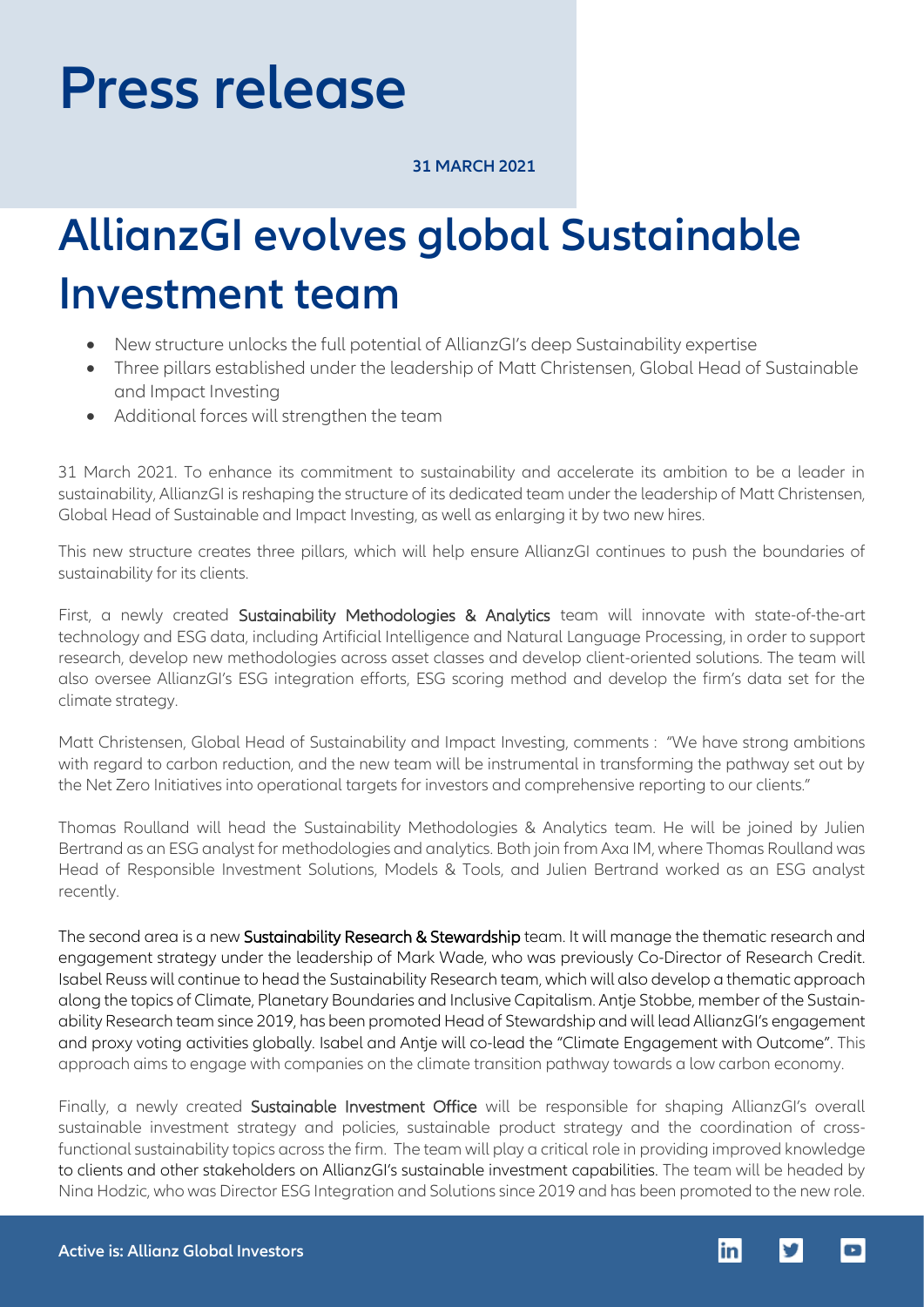### Matt Christensen added:

"*This structure brings a new focus on ESG data and technology, a refreshed research setup and a dedicated sustainable investment office that will help accelerate our drive to embed sustainability across the firm. The team set-up will provide us with the platform we need to ensure that we are in a position to shape - not follow - the market in the years ahead on critical issues like climate change and social inequalities*."

### Appendix:

Thomas Roulland joins from Axa IM, where he was Head of Responsible Investment Solutions, Models & Tools. Thomas started his career in 2010 as middle-office analyst at B\*Capital-BNP Paribas. He then joined Allianz Global Investors as a performance analyst in 2011, before moving to Axa IM, where he was Multi-asset portfolio engineer from 2016 to 2019. Thomas holds a Master I in Capital markets from EDHEC Business School and a Master II – Trading & Asset management from ESLSCA Business School. He is a CFA and CIPM charterholder, and is FRM certified.

Julien Bertrand started his career as a client relationship manager at HSBC Global Banking & Markets in 2013, where he became analyst client manager in 2015. In 2016, Julien joined Axa IM first as an ESG & SRI business analyst & project manager, then as an ESG analyst in 2018. He holds a BA in Banking, Finance & Insurance from the IFC Montpellier and a Master in Financial Markets from the Paris Graduate School of Management & PPA Business School.

Nina Hodzic joined AllianzGI in 2017 and became Director ESG Integration and Solutions in 2019. Nina has 17 years of experience in the financial industry. She started her career as a Market Risk Analyst at ING. She then spent 11 years at NN Investment Partners (formerly ING IM) in various roles, most recently as a Senior ESG Specialist. Nina is a member of the Advisory Board of LeaderXXchange. She holds a MSc in Financial Econometrics (Quantitative Finance) from the Erasmus University Rotterdam and is currently completing her post graduate degree Managing Technology and Strategy at ESMT Berlin.

Isabel Reuss started her career in Allianz's core business – insurance 34 years ago. She joined AllianzGI in 1994 in Italy and managed a Global Healthcare Fund for 10 years. Isabel then joined the Convictions Team in France and Germany as SRI Portfolio Manager. In 2018, Isabel became Global Head of SRI Research at AllianzGI. Isabel developed our SRI methodology, Climate Transition, SRI reporting and Climate Engagement with Outcome. She holds a BA from Stanford University and she is a Certified AIAF Financial Analyst and EFFAS ESG Analyst.

Antje Stobbe has 24 years of experience in the financial services industry. Antje joined AllianzGI in 2019 as senior ESG Analyst. She started her career at Deutsche Bank Research in 1997 where she served as Head of Technology and Innovation and subsequently as Head of Sectors, Technology and Resources. She became Head of Stakeholder Management in the Investor Relations Team at Deutsche Bank in 2013 leading the ESG dialogue with the bank's largest investors. She is a graduate of Georg August University Göttingen and gained a PhD at Friedrich Schiller University Jena.

Mark Wade has a 27 years industry experience. Mark joined Allianz Global Investors in 2017 as Head of Industrials Credit Research, then became Co-Head of Credit Research in 2020. Mark started his career as European corporate credit group at Lehman Brothers in 1994. Mark worked successively at UBS, Aladdin Capital Management and became Head of Credit Trading Research at HSBC Bank in 2009. He joined Rogge Global Partners in 2014 as Head up the Industrials Credit Research. Mark holds a BA in Natural Sciences (Mathematics & Philosophy) by the University of Durham, UK.